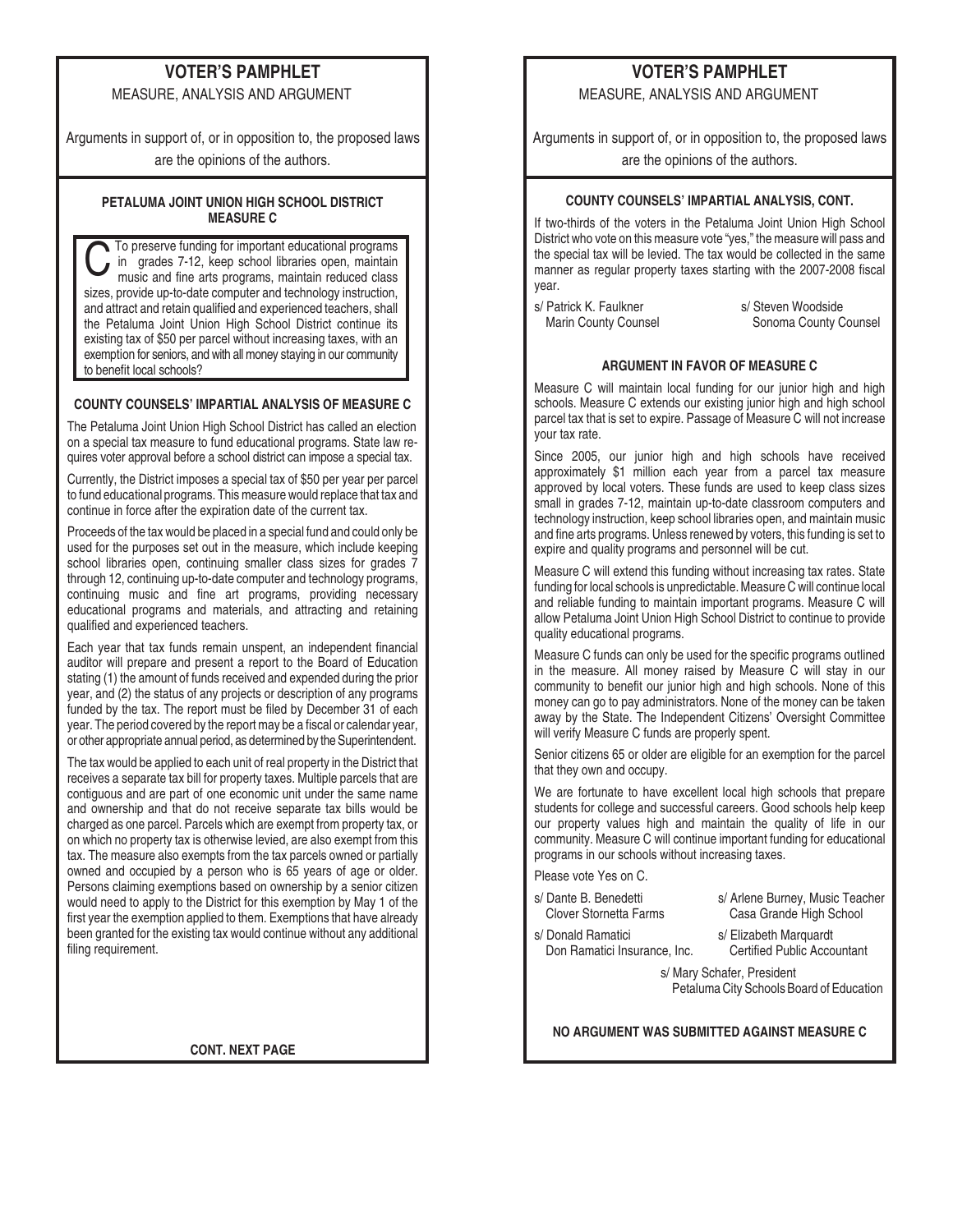# **VOTER'S PAMPHLET**

MEASURE, ANALYSIS AND ARGUMENT

Arguments in support of, or in opposition to, the proposed laws are the opinions of the authors.

#### **FULL TEXT OF MEASURE C**

PETALUMA JOINT UNION HIGH SCHOOL DISTRICT MAINTAINING EXCELLENCE IN JR. HIGH AND HIGH SCHOOLS ACT OF 2007 TAX

This Proposition may be known and referred to as the "Petaluma Joint Union High School District Maintaining Excellence in Jr. High and High Schools Act of 2007 Tax" or as "Measure C."

#### TERMS OF MAINTAINING EXCELLENCE IN JR. HIGH AND HIGH SCHOOLS ACT OF 2007 TAX

Terms and Purposes. Upon approval of two-thirds of those voting on this measure, the District shall be authorized to continue to levy a qualified special tax of \$50 per year on each parcel of taxable real property in the District after the expiration of the existing parcel tax. The qualified special tax shall be known and referred to as the "Maintaining Excellence in Jr. High and High Schools Act of 2007 Tax." To the extent such funds are available, proceeds of the Maintaining Excellence in Jr. High and High Schools Act of 2007 Tax shall be authorized to keep school libraries open, continue smaller class sizes grades 7-12, continue up-to-date computer and technology programs, continue music and fine art programs, provide necessary educational programs and materials and attract and retain qualified and experienced teachers.

Senior Citizen Exemption. In order to provide tax relief to senior citizens in the community, any parcel owned and occupied by a person 65 years of age or older shall be exempt from the Maintaining Excellence in Jr. High and High Schools Act of 2007 Tax upon proper application to the District. Anyone claiming an exemption must apply to the District on or before May 1 for any succeeding assessment year. Any one application, including an existing application, from a qualified applicant will provide an exemption for the parcel for the remaining term of the assessment so long as such applicant continues to qualify for the exemption.

### ACCOUNTABILITY PROVISIONS

Independent Annual Audit. Upon the levy and collection of the Maintaining Excellence in Jr. High and High Schools Act of 2007 Tax, the Board of Education shall cause an account to be established for deposit of the proceeds. For so long as any proceeds of the Maintaining Excellence in Jr. High and High Schools Act of 2007 Tax remain unexpended, the Superintendent or chief financial officer of the District shall cause an independent financial auditor to prepare a report to be filed with the Board of Education and the Citizens' Oversight Committee no later than December 31 of each year, stating (1) the amount of Maintaining Excellence in Jr. High and High Schools Act of 2007 Tax received and expended in such year, and (2) the status of any projects or description of any programs funded from proceeds of the tax. The report may relate to the calendar year, fiscal year, or other appropriate annual period, as the Superintendent shall determine, and may be incorporated into or filed with the annual budget, audit, or other appropriate routine report to the Board of Education.

## **VOTER'S PAMPHLET**

MEASURE, ANALYSIS AND ARGUMENT

Arguments in support of, or in opposition to, the proposed laws are the opinions of the authors.

### **FULL TEXT OF MEASURE C, CONT.**

Citizens' Oversight Committee. The Board of Education shall continue to appoint a Citizens' Oversight Committee which shall, on an annual basis, review both the Maintaining Excellence in Jr. High and High Schools Act of 2007 Budget and the Maintaining Excellence in Jr. High and High Schools Act of 2007 Independent Audit.

Specific Purposes. All of the purposes named in the measure shall constitute the specific purposes of the Maintaining Excellence in Jr. High and High Schools Act of 2007 Tax, and proceeds of the tax shall be applied only for such purposes.

#### LEVY AND COLLECTION

The Maintaining Excellence in Jr. High and High Schools Act of 2007 Tax shall be collected by the Sonoma County Treasurer-Tax Collector and the Marin County Treasurer-Tax Collector at the same time and manner and shall be subject to the same penalties as ad valorem property taxes collected by the Treasurer-Tax Collector. Unpaid taxes shall bear interest at the same rate as the rate for unpaid ad valorem property taxes until paid. The collection of the Maintaining Excellence in Jr. High and High Schools Act of 2007 Tax shall not decrease the funds available from other sources of the District in any period from the effective date hereof.

"Parcel of taxable real property" shall be defined as any unit of real property in the District which receives a separate tax bill for ad valorem property taxes from the Sonoma County Treasurer-Tax Collector's Office or the Marin County Treasurer-Tax Collector's Office. All property which is otherwise exempt from or on which are levied no ad valorem property taxes in any year shall also be exempt from the Maintaining Excellence in Jr. High and High Schools Act of 2007 Tax in such year. Parcels owned and occupied by persons 65 years of age or older are exempt from the Maintaining Excellence in Jr. High and High Schools Act of 2007 Tax as described above.

The District shall annually provide a list of parcels which the District has approved for a Senior Citizen Exemption from the Maintaining Excellence in Jr. High and High Schools Act of 2007 Tax as described above to the Sonoma and Marin County tax collection officials. The Sonoma County and Marin County Assessor's determination of exemption or relief for any reason other than the Senior Exemption of any parcel from taxation shall be final and binding for the purposes of the Maintaining Excellence in Jr. High and High Schools Act of 2007 Tax. Taxpayers wishing to challenge the County Assessor's determination must do so under the procedures for correcting a misclassification of property pursuant to Section 4876.5 of the California Revenue and Taxation Code or other applicable procedures. Taxpayers seeking a refund of Maintaining Excellence in Jr. High and High Schools Act of 2007 Tax paid shall follow the procedures applicable to property tax refunds pursuant to the California Revenue and Taxation Code.

**CONT. NEXT PAGE CONT. NEXT PAGE**